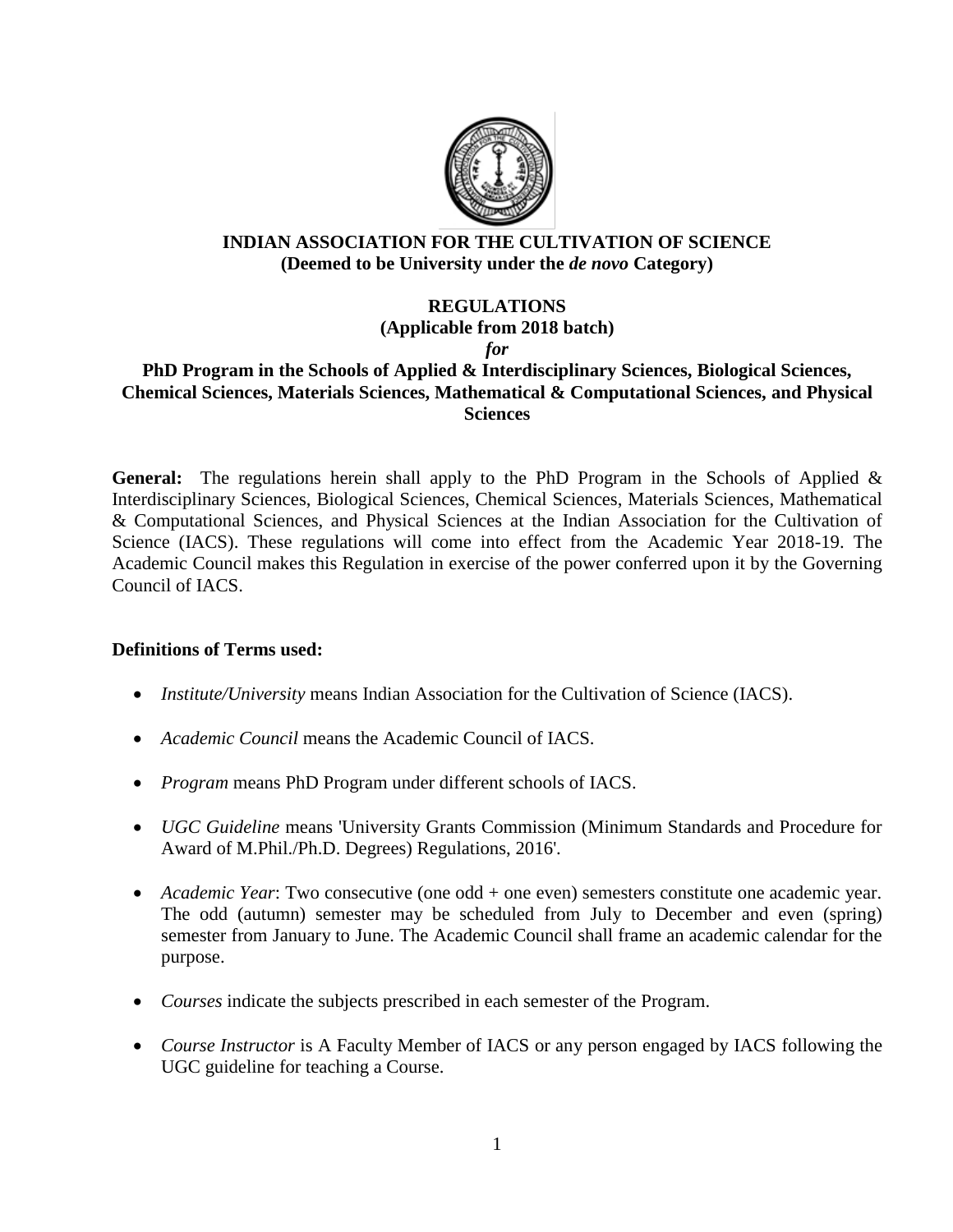- *Research Supervisor*: All permanent Faculty Member of IACS shall be able to supervise PhD students.
- *L and T* mean contact hours for lectures and tutorial per week, respectively. "*P*" means contact hours for practical/laboratory per week.
- *Credit* of a course is determined on the basis of quantum of contents (syllabus) prescribed for a course and the number of hours of instruction required per week decide on the *Credit* of a course.
- *Degree* means PhD (Science) degree.
- *Core Committee* means the core committee of a School.
- *RAC* means Research Advisory Committee designated for every PhD student.

#### 1**. Admission**:

1.1 Admission/Enrollment of every regular full-time PhD students in the PhD program of IACS University would require fulfillment of the criteria laid down in University Grants Commission (Minimum Standards and Procedure for Award of M.Phil./Ph.D. Degrees) Regulations, 2016. Only the students who qualify UGC-NET (including JRF)/UGC-CSIR NET (including JRF)/ GATE/JEST/equivalent national level examination will be considered eligible to seek admission in the PhD program of IACS. As a Higher Educational Institution (HEI, section 1.2 of UGC guideline) IACS holds the autonomy to decide on the terms and conditions for Ph.D. Entrance Test (section 5.1 of UGC guideline). Accordingly, selection of the regular full-time students will be done on the basis of their academic record, their performance in UGC-NET (including JRF)/UGC-CSIR NET (including JRF)/ GATE/JEST/equivalent national level examination, and finally, their performance in the written test and/or interview (section 5.4 of UGC guideline). Relaxation of the selection criteria for the candidates belonging to SC/ST/OBC(non-creamy layer)/Differently-abled and other categories will be levied according to the norms of UGC and Government of India. Students from integrated Ph.D. program of IACS who have been found eligible to carry on with Ph.D. program will not need to go through this admission procedure. **The Ph.D. program is intended only for full-time Ph.D. students.**

1.2. Intake in the PhD program will be done twice in a year. The selection process should be completed during the period 15th April – 15th June for the Odd (Autumn) Semester and during the period 15th November -15-th December for the Even (Spring) Semester. The students will be informed about the available research field options during the application only, following the guidelines of UGC.

1.3 The selection of the PhD candidates will be the responsibility of the respective Schools. Respective schools can enjoy certain autonomy in designing their entrance test criteria, keeping in view the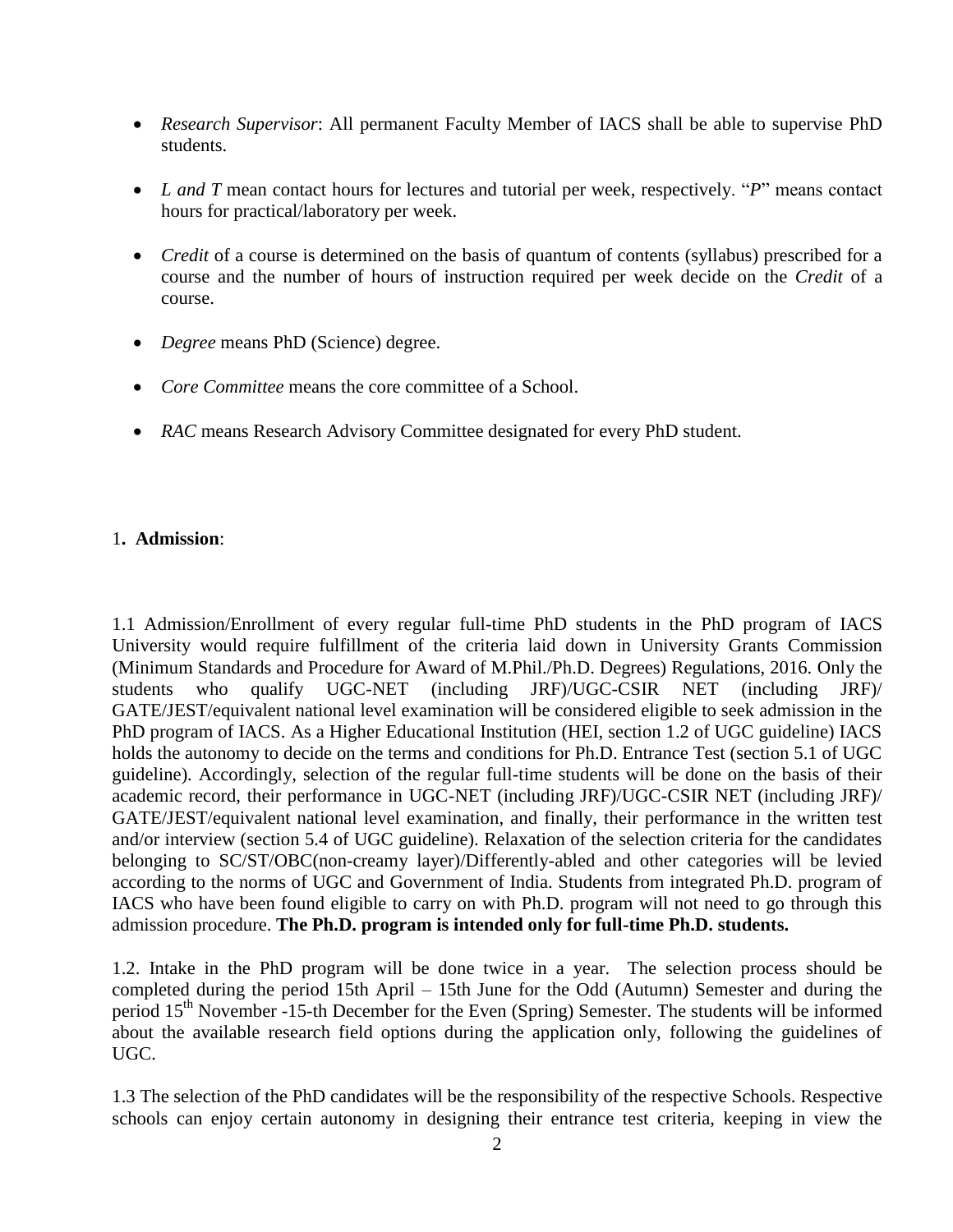guidelines/norms in this regard issued by the UGC. The schools can form their own application scrutiny committee as well as evaluation committee following a broad guideline of IACS University and no further approval of such committees from higher authorities will be required. However, all these information along with the list of selected candidates will be forwarded to the academic office within the scheduled time.

1.4. The enrollment and admission of the selected students will be done by the Academic Office after being forwarded by the respective office of the School Chair. The final list of students admitted for a School shall be forwarded to the Chair by the Academic Office at least two weeks before the start of a semester. Change of School shall not be generally encouraged once a student is given admission to a PhD program under a School. However, for special cases, a maximum of one time application for change of School may be considered purely on academic basis subject to the recommendation of the Dean (Academic Administration) and approval of the Academic Council.

1.5. Students coming from other Universities shall have to submit migration certificate.

1.6. The admitted candidates shall have to abide by all the applicable rules (including disciplinary) and regulations of IACS. **Each student will be allotted a student's identification number following the format "IACS-Course-Stream-Year of Admission-Three-digit Number". For example, a student joining the PhD program in Biological Sciences in 2018 may have the ID no "IACS-PhD-BIS-2018-001"**

1.7. Admitted students will be eligible to receive fellowship as per the rules of the funding agency and in accordance with the Regulations of the Academic Council of IACS.

1.8. All institute supported PhD students shall be required to serve as a Teaching Assistant for at least two semesters during the tenure of the program.

### 2. **Structure of the Program**

2.1. In each School, all applicants appearing for interview will be given the details of various research topics, areas, proposed by various faculty members for Ph.D. programs at the time of interview, so that they will have an opportunity to discuss those topic areas with the respective faculty members and thereafter, indicate their choice in order of preference. An options card will be given during the interview which the student has to submit after interview. It will not be allowed to make any change to these choices any further. The enrolment process of the student with one specific faculty member as the supervisor has to be completed within maximum six months of joining.

2.2. There shall be a Research Advisory Committee, or an equivalent body for similar purpose as defined in the Statutes/Ordinances of the Institution concerned, for each Ph.D. student which should be constituted within the first six months of joining. The Research Supervisor of the scholar shall be the Convener of this Committee. The overall constitution of the committee will be as follows:

- 1. Thesis supervisor/co-supervisor
- 2. A faculty member from the school
- 3. A faculty member from IACS working in the allied research field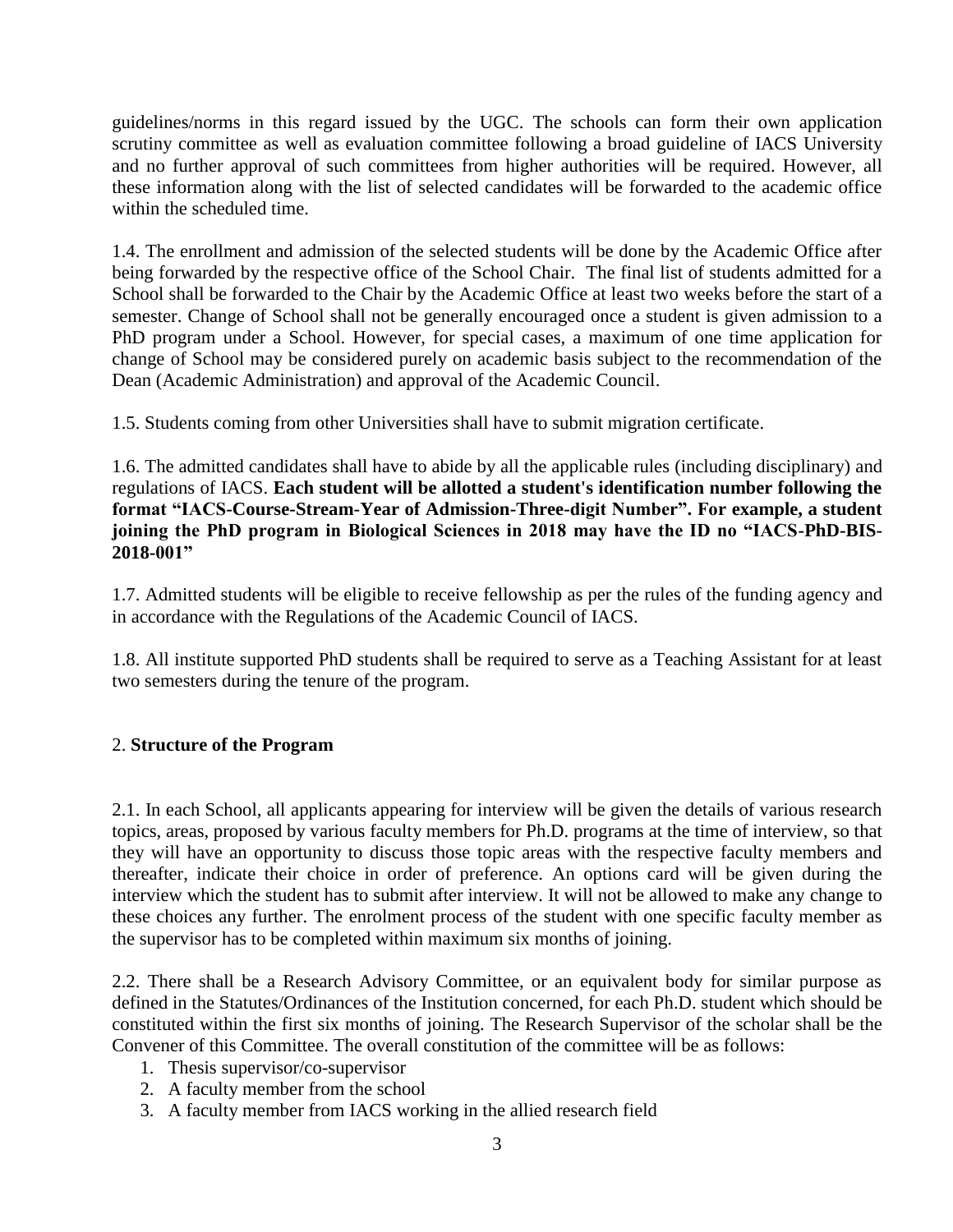A faculty member from outside the school is to be decided by the thesis supervisor.

2.3. Ph.D. programme shall be for a minimum duration of four years, including course work and a maximum of six years. Extension beyond the above limits will be governed by the Regulation of the Academic Council of IACS.

Women candidates and Persons with Disability (more than 40% disability) may be allowed a relaxation of two years for Ph.D. in the maximum duration. In addition, the women candidates may be provided Maternity Leave/Child Care Leave once in the entire duration of Ph.D. for up to 240 days.

2.4. Each semester shall consist of 14 weeks of academic activity. The odd (Autumn) semester may be scheduled from July to December and even (Spring) semester from January to June. However the research work of the PhD student will continue throughout the year. PhD students will however be eligible for leave in accordance with the rules of IACS.

2.5. After enrollment, completing requisite course work credits will be an essential criteria as laid down in section 7 of the UGC guideline. Every PhD student is expected to undertake courses offered in the 5th year of the running BS-MS program of IACS University or even higher level as suggested by the research supervisor. However, the schools can consider special cases and make modifications in the course (not credit) criteria. A minimum of 12 credits is required for PhD students. Students are also permitted to register for more courses over and above 12 credits on the recommendation of the research supervisor/faculty advisor. The course work for the Ph.D program should be normally completed during the initial one or two semesters. Integrated Ph.D. students of IACS will need to complete the required 12 credit by carrying out research project in the first year of joining into the PhD program.

2.6. Transfer of credits is possible, upon assessment by a committee, for students who have already completed equivalent courses in an equivalent program elsewhere.

2.7. The curricula, number and any other detail of the courses will be designed by the respective School following the basic course structure subject to the approval of the Academic Council from time to time. Details of the courses offered including the course contents shall be made available to the students by the School. **Each course/ paper shall have a character code indicating the subject/School, year of study, the semester and the course no. The course code shall follow a uniform pattern: "Subject code-Year of study (BS->MS: 1->5; Only PhD: 6) -Semester (1 for odd/2 for even)-Subject number". The subject codes shall be:**

**Chemical Sciences (CHS), Physical Sciences (PHS), Biological Sciences (BIS), Material Sciences (MAS), Mathematical and Computational Sciences (MCS), and Applied &Interdisciplinary Sciences (AIS).**

**For example: a course of Mathematical &Computational Sciences offered to PhD second semester students, the course code might be: MCS-6201**

2.8. **A Course Instructor** shall perform the following functions:

(i) Preparing and teaching a course alone or with other faculty members wherever necessary. Maximum three instructors may be allowed for a course.

(ii) Maintaining attendance and performance records of all the students registered for the Course(s) he/she offers.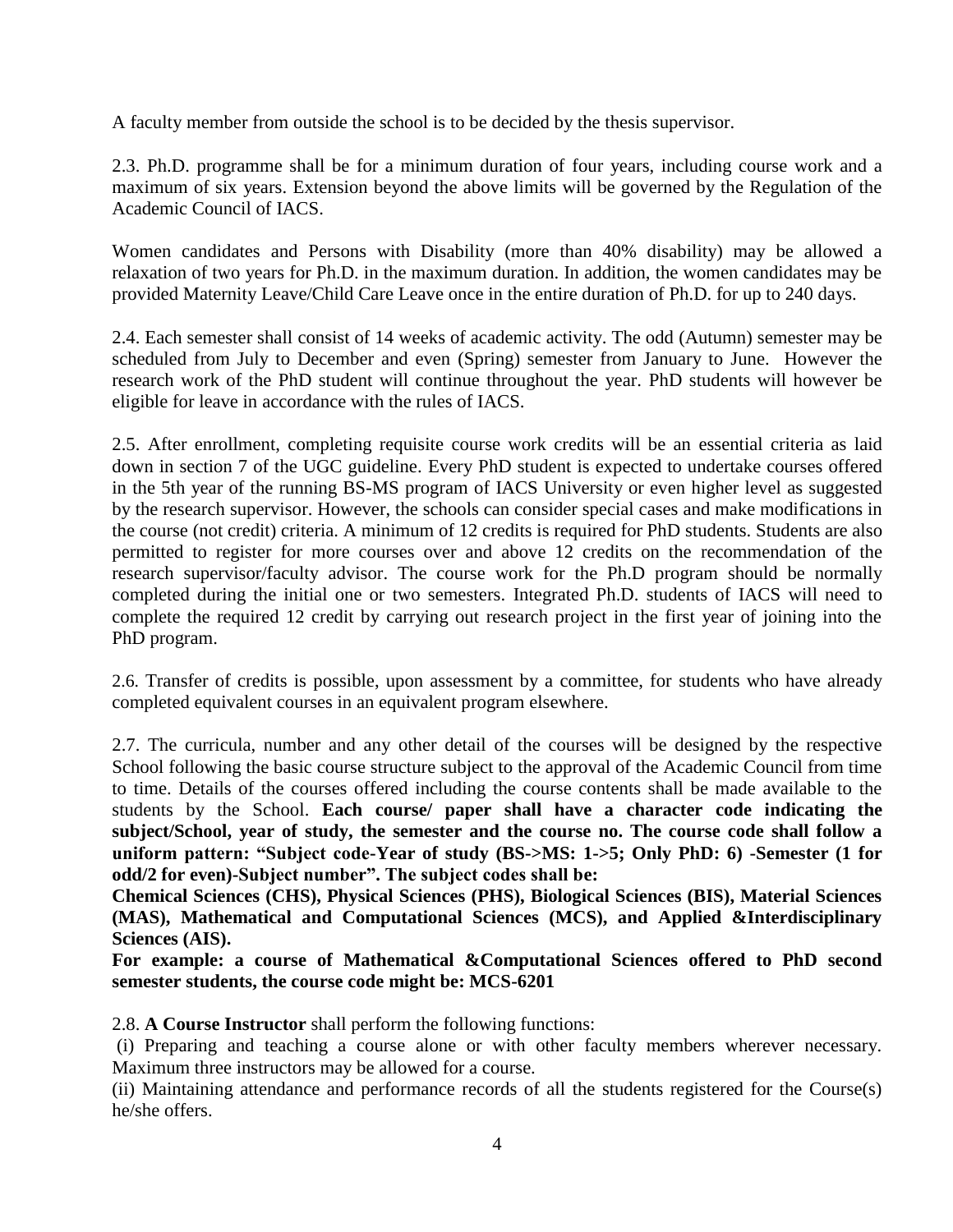(iii) Evaluating students" performance through continuous evaluation (internal evaluation having a weightage of 25% of the evaluation).

(iv) There has to be a Mid-Term examination (having a weightage of 25% of the evaluation) of every course according to the Academic Calendar. The form of mid-term evaluation could be written examination/Oral Presentation /any other form deemed suitable by the respective instructor of the course.

(v) Conducting End-semester examination (having a weightage of 50% of the evaluation).

vi) Involving himself/herself in preparation and moderation of question papers, evaluation, scrutiny and finalization of results of the course(s) etc.

2.9. Every student has to register for the courses he intends to undergo in a semester by applying in the prescribed form duly signed by the candidate and the student advisor. For that purpose, a student may consult with the Research Advisory Committee (RAC). The Academic Office shall enroll the student for the relevant course after duly forwarded by the Chair within the stipulated time notified by the Dean in consultation with Academic Coordinator.

2.10. Late Registration may be permitted on recommendation of the Chair of the School up to two weeks after the commencement of the semester. Withdrawal and change from an Elective or an Optional course may be permitted up to two weeks from the date of commencement of classes. Withdrawal and change from a course shall not be permitted for those who take late registration.

2.11. The medium of instruction and examination shall be English.

2.12 Ph.D. courses offered at the IACS University may be made accessible as credit courses to outside students only if allowed within the ambit of UGC Regulations. If admissible, the process of external registration and tuition fees will be decided by the Academic Council and be subsequently approved by the Finance Committee and the Governing Council as per rules. Once formulated and approved by the FC/GC, individual requests will be deliberated upon by the Academic Coordinator and the Dean (Academic, PhD) in consultation with the school chair and the course instructor.

Course structure for the PhD Program

#### *First Year*

### *Semester I (July - December)/Odd Semester*

| Course Number<br>Course Title     | $(L+T-P)$ (Credit) |  |         |  |
|-----------------------------------|--------------------|--|---------|--|
| School Core/Elective              |                    |  | $4 - 0$ |  |
| Research Methodology <sup>®</sup> |                    |  |         |  |

#### *Semester II (January - May)/Even Semester*

| Course Number<br>Course Title             | $(L+T-P)$ | (Credit) |
|-------------------------------------------|-----------|----------|
| School Core/Elective                      | $4 - 0$   |          |
| Project with seminar/Research Methodology |           |          |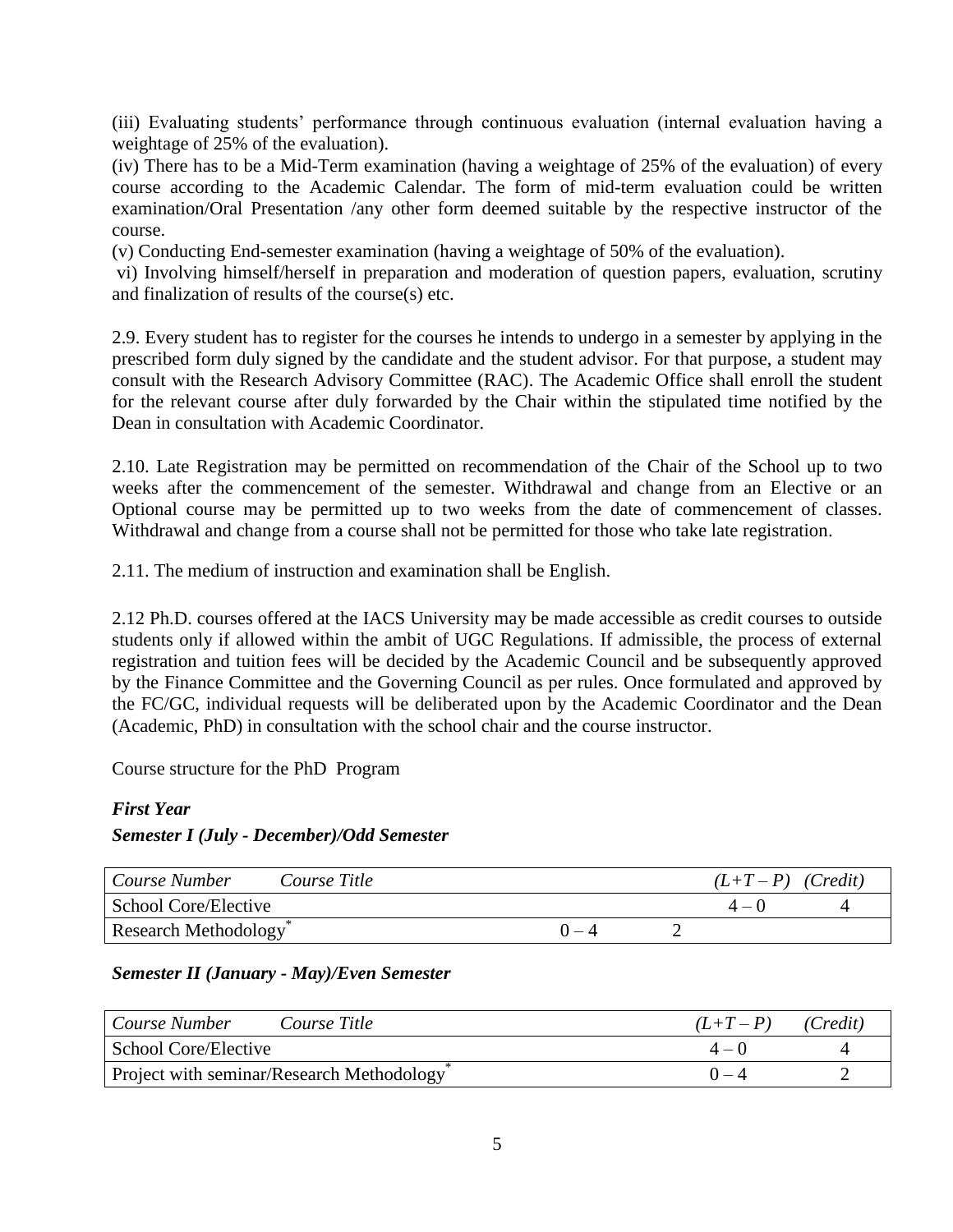\* Project with seminar/Research Methodology examination is expected to evaluate the basic knowledge and the preparedness of a student to enter active research. The evaluation after the first semester will be carried out by the supervisor, while the final one after the second semester should be carried out by the respective RAC.

#### **3. Attendance**

- 3.1. The course instructor shall be responsible for maintaining a record of attendance of students who have registered for the course.
- 3.2. All course instructors shall intimate the Chair of the School at least fifteen calendar days before the last instruction day in a semester, the particulars of all students who have less than 85% attendance.
- 3.3. A student who has less than 85% attendance shall not be permitted to sit for the End-semester examination in the course in which the shortfall exists. Provided that it shall be open to the Academic Council/ Competent Authority to grant exemption to a student who has attended a minimum of 75% classes but failed to obtain the prescribed 85% attendance for valid reasons on recommendation of the Chair of the School.
- 3.4. The Chair of a School shall announce the names of all students who shall not be eligible to take the End-semester examinations in the various courses and send a copy of the same to the Academic Coordinator. Registrations of such students for those courses shall be treated as cancelled and they shall have to repeat the course when it is offered next.

#### **4. Examination**

4.1. Examination and evaluation shall be done on a continuous basis during each semester. For the purpose of uniformity, particularly for interschool transfer of credits, there shall be a uniform procedure of examination to be adopted by all Schools. The Examination of all courses shall have three parts: a) Internal Assessment (25%) b) Mid-term Examination (25%), and c) End Semester Examinations (50%).

4.2. For internal assessment, course instructors may employ two or more assessment tools such as, assignments, paper presentation, quiz etc. suitable to the courses. The students are to be informed in advance about the nature of assessment. Students shall have to attend these mid-session internal evaluations, failing which they will not be allowed to appear for the End-semester examination.

4.3. Ordinarily, a student cannot repeat internal assessment. However, the Course instructor may arrange for internal assessment beyond the regular schedule under special circumstances as deemed valid by the Course instructor. However, the internal assessment must be completed before the endsemester examinations.

4.4. There shall be one End semester examination carrying 50% weightage in each course covering the entire syllabus of the course. The End semester examination is normally a written/ laboratory-based examination/Project Work/Dissertation.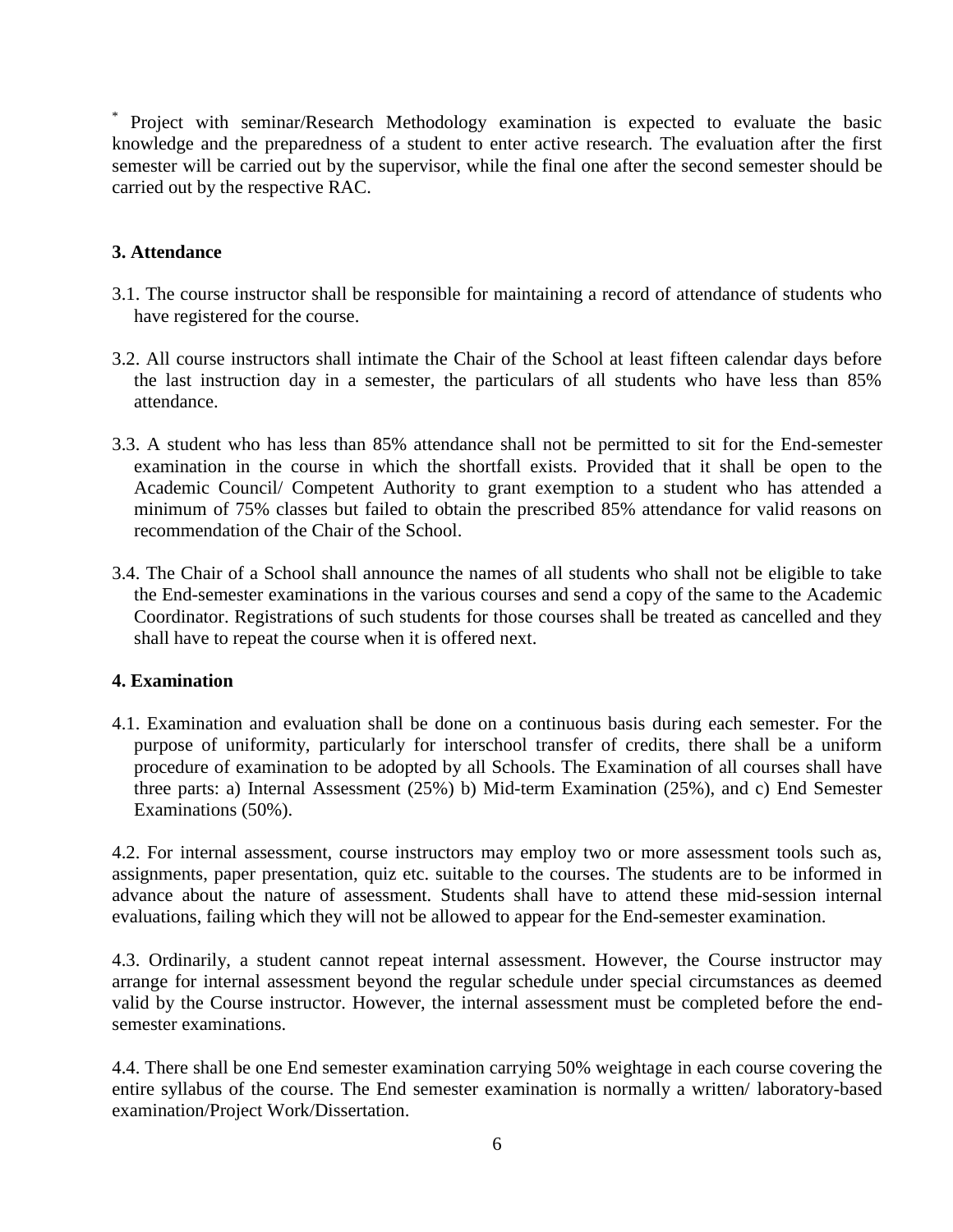4.5. The end-semester examination schedule shall be notified by the Academic Coordinator in consultation with the Dean. The date and schedule shall be notified at least fifteen days in advance.

4.6. Course Instructor(s) for each of the theory courses will be the paper-setter and examiner. Questions papers must be submitted in sealed envelope/soft copy to the Academic Coordinator within the stipulated date. In the process, confidentiality must be maintained.

4.7. At the end of a semester, each student shall fill-up a Course Evaluation Form for every course taught in that semester.

### **5. Evaluation**

5.1. The Course instructor shall evaluate the answer scripts and submit the marks as well as grades to the Chairperson of the School.

5.2. Before submitting the results to the School, the students will be notified to check their evaluated answer script. Interested students may contact with the respective course instructor during a time window to be notified by the Chair of the School.

5.3. The School/Core Committee shall finalize the results of each examination/semester and send to the Office of the Academic Coordinator for preparation of Grade sheet and declaration of results.

5.4. Project report/ Dissertation shall be evaluated by the RAC.

5.5. Before declaring the results of end semester examinations, the Academic Coordinator shall request a meeting of the Academic Council to scrutinize the results. The Council may seek clarification or call for answer scripts if it feels necessary from the course Instructor(s) concerned in the matters of over marking or under marking during examination(s).

5.6. The Academic Council shall approve the results of the School and recommend for declaration of results by the Dean in consultation with the Academic Coordinator.

### **6. Grading:**

6.1. The relative grading system shall be applied in evaluating performance of the students**.** 

- 6.2. A candidate shall have to secure at least **B** grade to pass a course taking in and end semester marks together.
- 6.3. The following scale of grading system shall be applied to indicate the performances of students in terms of letter grade and grade points as given below: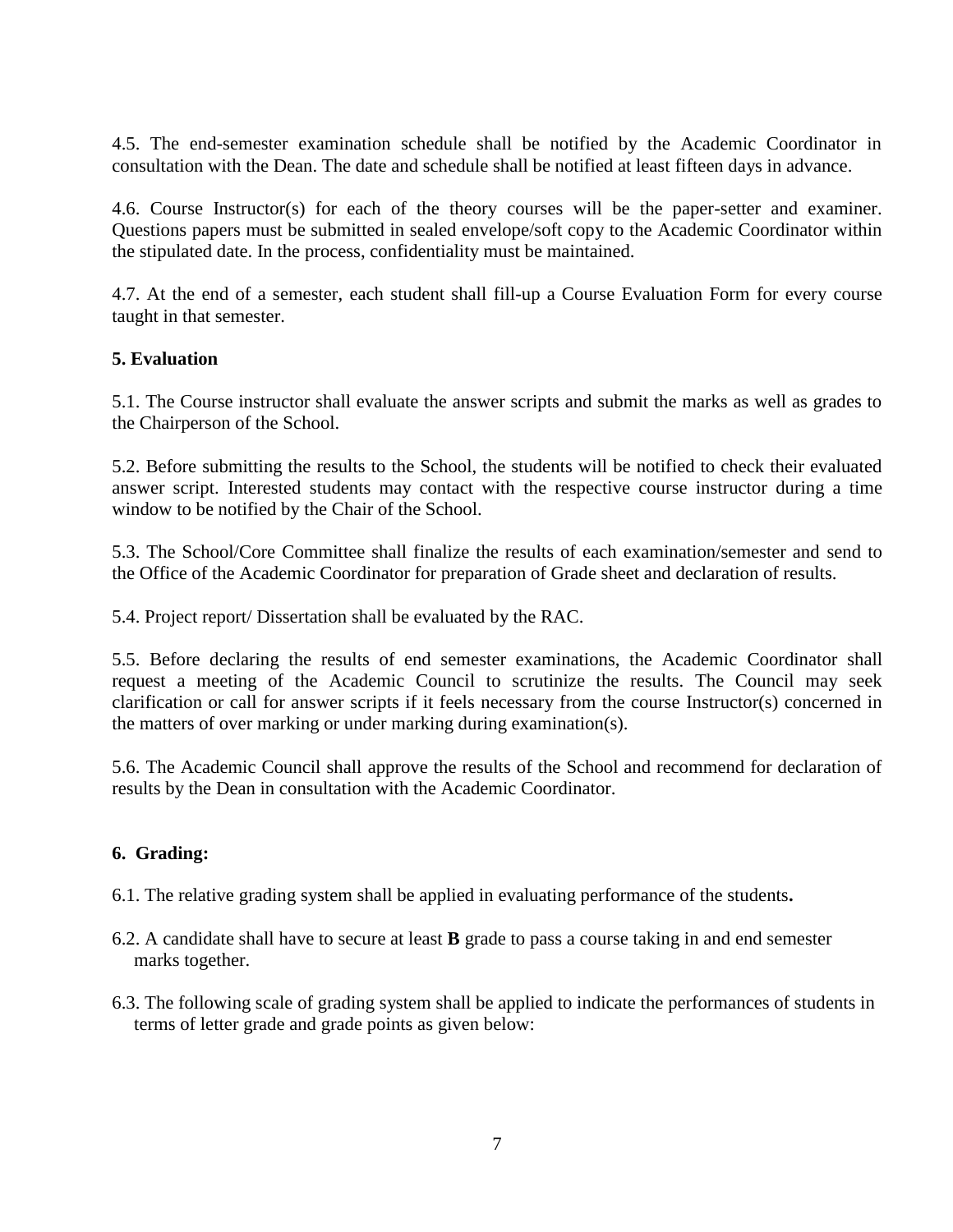Grade Point Definition:

| Classification    | Letter Grade | Range of Marks<br>(out of $100$ ) | <b>Grade Point</b> | Remarks           |
|-------------------|--------------|-----------------------------------|--------------------|-------------------|
| Outstanding       |              | 91-100                            | 10                 | <b>CGPA</b>       |
| Excellent         | $A+$         | 81-90                             |                    | multiplied by 10  |
| Very Good         | A            | 71-80                             |                    | be<br>the<br>will |
| Good              | $B+$         | 61-70                             |                    | corresponding     |
| Above Average     | B            | 55-60                             |                    | of<br>percentage  |
| Fail              | F            | $<$ 55                            |                    | marks.            |
| Absent/Incomplete | Ab           |                                   |                    |                   |

#### A **Semester Grade Point Average (SGPA**) will be computed for each

Semester and will be calculated as follows:

$$
GPA = \sum_{i=1}^{n} c_i g_i / \sum_{i=1}^{n} c_i
$$

Where 'n' is the number of courses in a semester, is the number of credits for a particular subjects,

and " is the grade-points carried by the letter corresponding to the grade awarded to the student for the subject.

Beginning semester II, at the end of each semester S, a **Cumulative Grade Point Average (CGPA)** will be computed as follows:



Where '*m*' is the total number of subjects from semester I onwards up to and including the semester S, is the number of credits for a particular subject. ' ' is the grade-point carried by the letter corresponding to the grade awarded to the student for the subject.

SGPA and CGPA will be rounded off to the second decimal place.

The SGPA and CGPA are calculated in consideration of only the credits cleared, i.e. Grade F credit is not included for the calculation.

SGPA would indicate the performance of the student in the semester to which it refers. CGPA would indicate the cumulative performance of the student from the semester I up to the end of the semester to which it refers.

6.4. If a student obtains F grade in a course, she/he can appear for a re-examination following the prescribed rules of IACS. There will also be provision for re-evaluation (review) of the answer scripts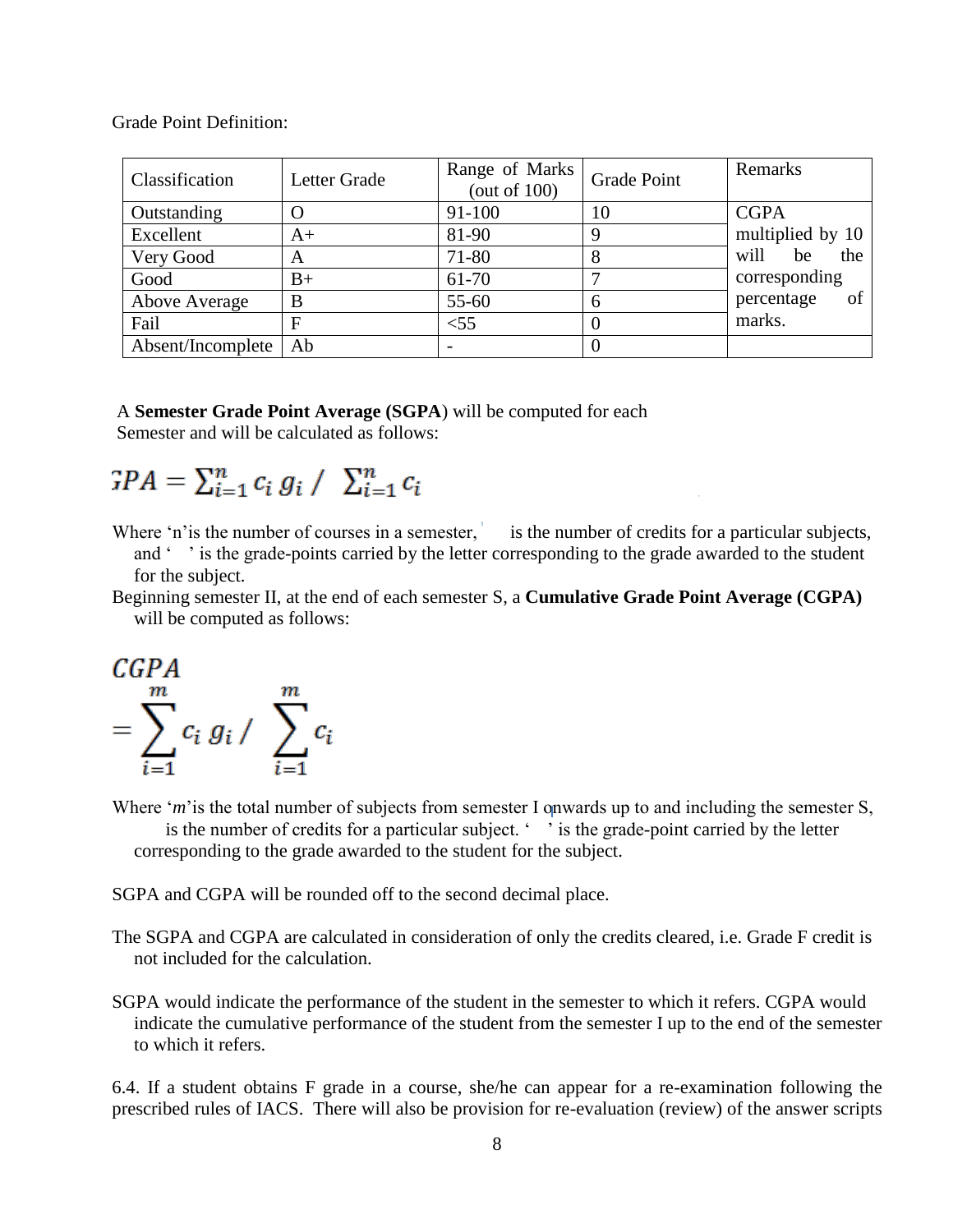of theoretical papers following the rules of IACS.

6.5. A registered student is required to maintain a minimum Cumulative Grade Point Average (CGPA) of 6.5 during the stage of coursework.

**8. Eligibility of a Research Supervisor:** Eligibility criteria to be a Research Supervisor, Co-Supervisor, Number of Ph.D. students permissible per Supervisor, etc.

8.1 A regular Faculty Member of IACS can act as a supervisor. The external supervisors are not allowed. However, Co-Supervisor can be allowed in inter-disciplinary areas from other schools of IACS or from other related institutions with the approval of the Academic Council.

8.3. The allocation of Research Supervisor for a selected research student shall be decided by the School concerned depending on the available specialization among the Supervisors and research interests of the students as indicated by them at the time of interview/selection and the number of students already working with the concerned scientist. All selected students shall be assigned tentatively to research supervisor(s) at the time of selection. The Research Program and the specific area of research of a selected student shall be finalized by his/ her Supervisor (s) after mutual discussion.

8.4. A Research Supervisor/Co-supervisor who is a Senior Professor or Professor, at any given point of time, cannot guide more Eight (8) Ph.D. students. An Associate Professor as Research Supervisor can guide up to a maximum of six (6) Ph.D. students and an Assistant Professor as Research Supervisor can guide up to a maximum of four (4) Ph.D. students.

8.5. In case of relocation of woman Ph.D. student due to marriage or otherwise, the research data shall be allowed to be transferred to the University to which the student intends to relocate provided all the other conditions in these regulations are followed in letter and spirit and the research work does not pertain to the project secured by the parent institution/ supervisor from any funding agency. The student will however give due credit to the parent guide and the institution for the part of research already done.

#### 8.6. Change of Research Supervisor

a) Change of Supervisor(s) under exceptional circumstances shall be permitted on recommendation of the RAC in consultation with the Core Committee of the school where the student had been working before, after obtaining the consent of (i) the student (ii) the present Supervisor(s) and (iii) the proposed Supervisor(s).

b) If the research Program and/ or area of the work requires modification due to this change, the student"s entire course Program requirement shall be examined by the RAC in consultation with the Dean /Director. If there is a change in the research Program and/or area of the work, the registration date may be revised, if found necessary.

8.7. Arrangement of Temporary Research Supervisor when the Main Supervisor is on leave:

a) Whenever a Supervisor leaves the Institute permanently or temporarily for a period greater than or equal to one year, the school core committee in consultation with Chair, Dean, and RAC members shall provide new supervisor(s) for the students being supervised by her/him before her/his departure.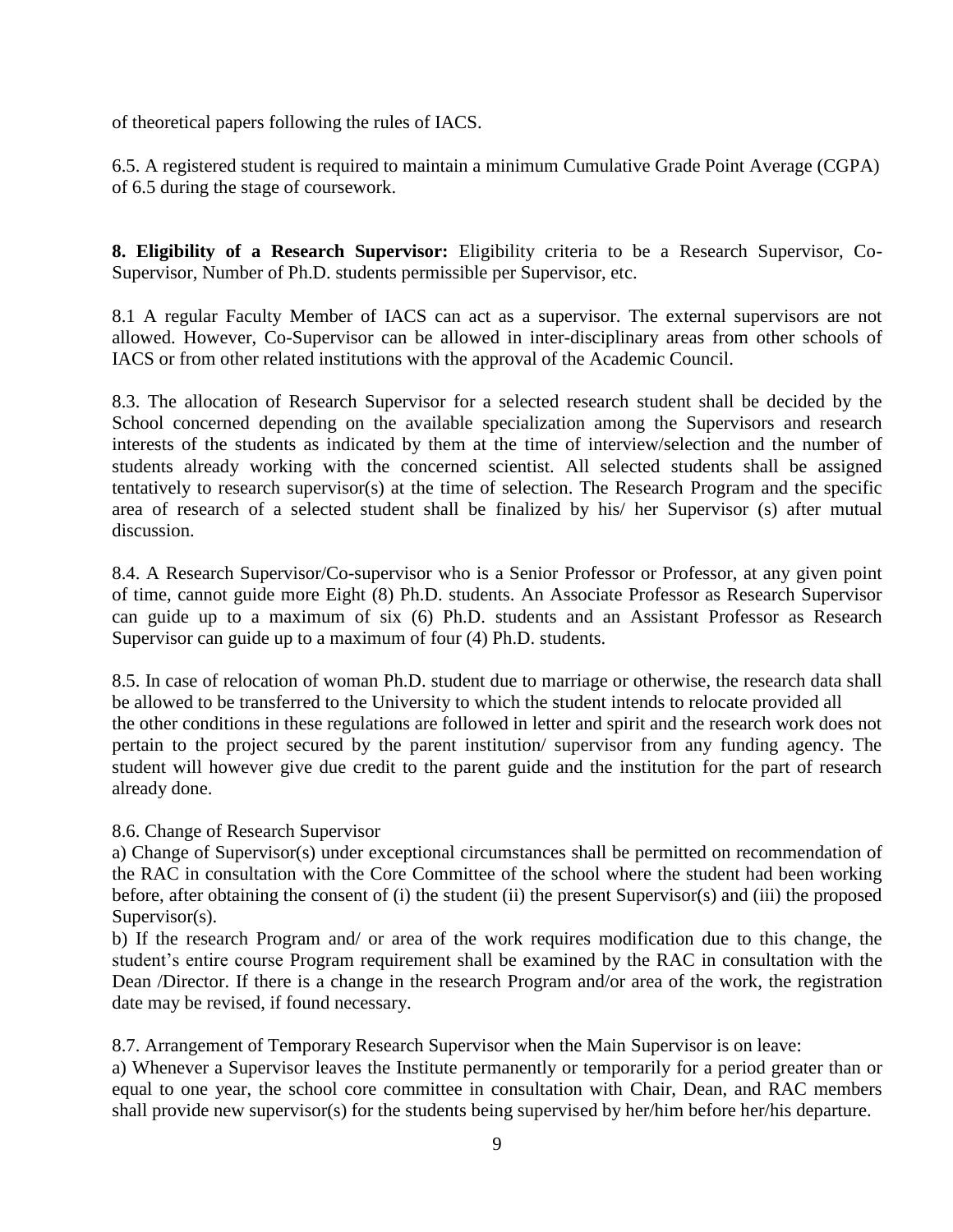b) Whenever a Supervisor leaves the Institute temporarily for a period less than one year, the core committee in consultation with the Chair and RAC members shall make an alternate arrangement for the guidance of his/her students.

d) Any such arrangements made shall be forwarded to Dean for prior approval.

### **9. Evaluation of Progress**

Regular reviews and monitoring of student"s progress will be carried out by the RAC.

In addition to a yearly presentation, a yearly report should be submitted by the student through the research supervisor/s with the School chairman"s approval. Along with the annual report, a confidential report has to be filled in by the research supervisor and approved by the Chair of the unit. **It is mandatory for the student and the research supervisor to send these details to the academic office every year by the following stipulated deadline.**

- (a) 30-th June for student who joined (registered) in the odd (Autumn) Semester.
- (b) 30-th November for student who joined (registered) in the even (Spring) Semester.

The annual progress report in a specified format , which should be forwarded along with a confidential report by the guide, should clearly indicate the progress, particularly the following:

- (i) Thesis proposal status
- (ii) Progress made during the period of the report
- (iii)Problems/difficulties, if any, including anticipated delays

The above committee will evaluate the suitability of the student for doctoral candidacy and will also act as a committee to review progress of research work and make a recommendation for higher value of studentship (where applicable).

#### **10. Other requirements for the Ph.D program**

#### **10.1. Comprehensive examination**

10.1.1 All registered Ph.D students should take the comprehensive examination after successful completion of the course work and within 2 years from the date of enrollment.

10.1.2 The comprehensive examination is a basic requirement before a student can proceed for registration. Upon passing this exam, the student can be registered and is considered a doctoral candidate. This will constitute the first review. To conduct the comprehensive examination, a board consisting of:

i) Chairman of the School\*

ii) RAC (Members)

iii) External Member

iv) Research supervisor/s

\* where the chairman is the research supervisor, he/she will identify another faculty member of the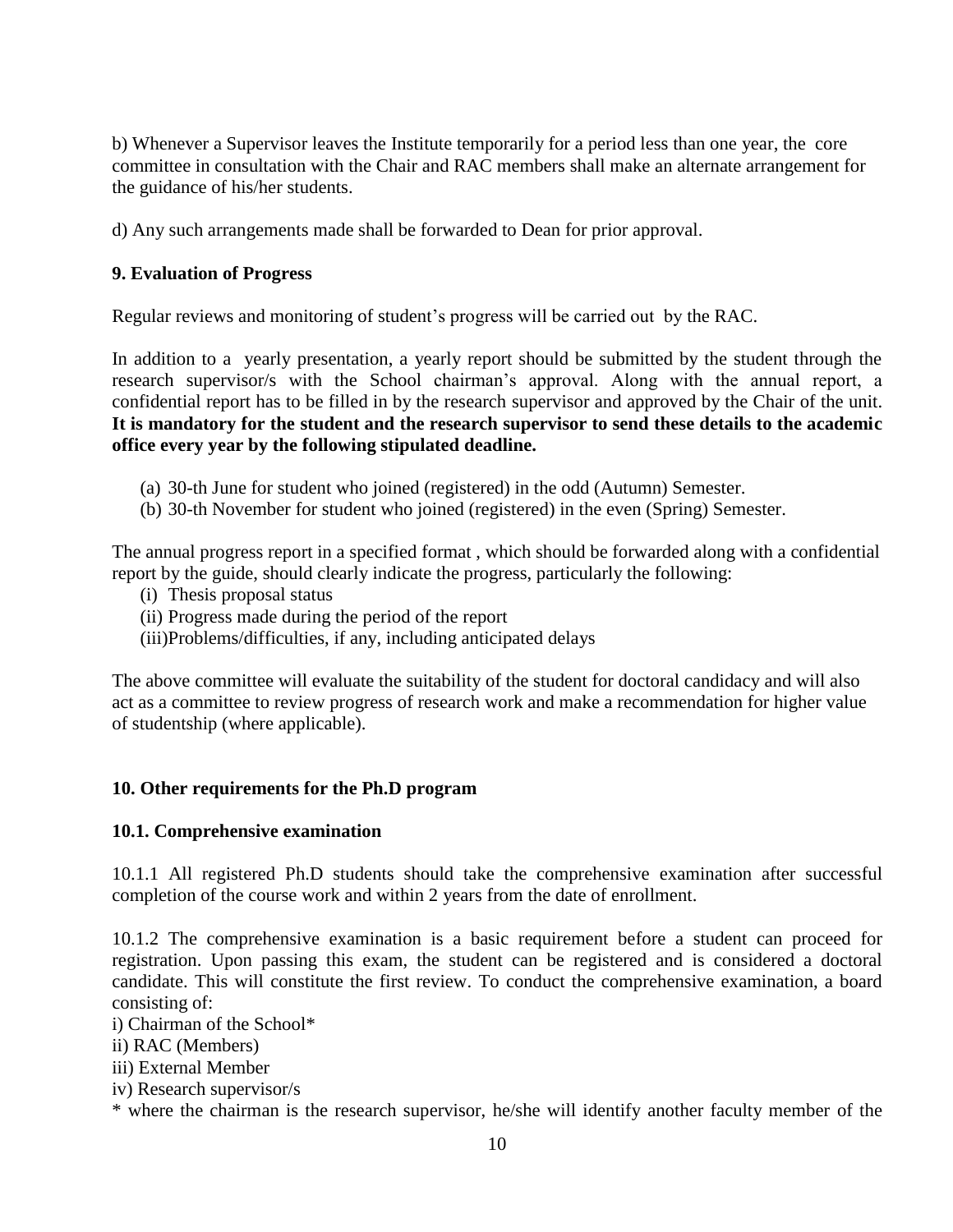unit. This committee will be approved by the Dean/Director.

10.1.3 The comprehensive examination will be based on the research initiated by the student within his/her first 3 semesters, but will not be confined only on the research topic. Judging the development of basic required ideas will also be a criteria.

10.1.4 The students will not be permitted to take the comprehensive examination unless the tuition and other fees as prescribed are paid.

10.1.5 If the student fails in the first attempt, he or she may be allowed to appear once again within two months from the date of the first examination. If the student does not pass in this comprehensive examination either, the student will not be able to proceed for registration. In either case, a detailed report regarding the comprehensive examination should be sent to the academic office.

10.1.6 A higher value of fellowship will be paid after completion of two years from the date of enrollment provided the student has successfully completed the comprehensive examination. In case of a delay in the comprehensive examination on valid grounds, if this examination is held within three months after two years, the higher value of fellowship could be paid retrospectively from the date of completion of two years. In case of further delay, payment of higher value of fellowship will be from the actual date of completion of comprehensive examination.

### **10.2. Submission of Synopsis and thesis**

10.2.1 To expedite the evaluation of the thesis, a synopsis of the thesis not exceeding two pages is to be submitted by the applicant a maximum of eight weeks in advance of the date of actual submission of the thesis. This facilitates the finalization of the panel of thesis examiners in advance. If there is any delay beyond eight weeks of synopsis submission of the thesis, the School Chair will be requested to advise the academic office immediately.

10.2.2 The applicant for the Ph.D degree should give a Open Thesis Colloquium on the thesis work before submitting the synopsis. The synopsis should be submitted within two weeks after giving the colloquium; any delay in submission of synopsis will lead to the annulment of the colloquium.

10.2.3 Two hard copies along with a soft copy of the thesis should be submitted to the Academic Office along with the required fees and declaration form duly signed by the research supervisor/s and chairman of the school.

8.2.4 The thesis submitted for the Ph.D degree should show a substantial contribution to the advancement of scientific and/or industrial knowledge, design or development. It will be evaluated primarily on the quality and quantity of its contribution to new knowledge interpreted in the widest sense. The thesis should show evidence of critical judgment and good mastery of the background literature of the subject of research, as well as the candidate's capacity to relate his or her specialized research to the broader framework of the general discipline within which it falls. At least one paper in peer-reviewed journal should be published by the student as first author before the submission of the synopsis.

#### **11. Thesis Evaluation**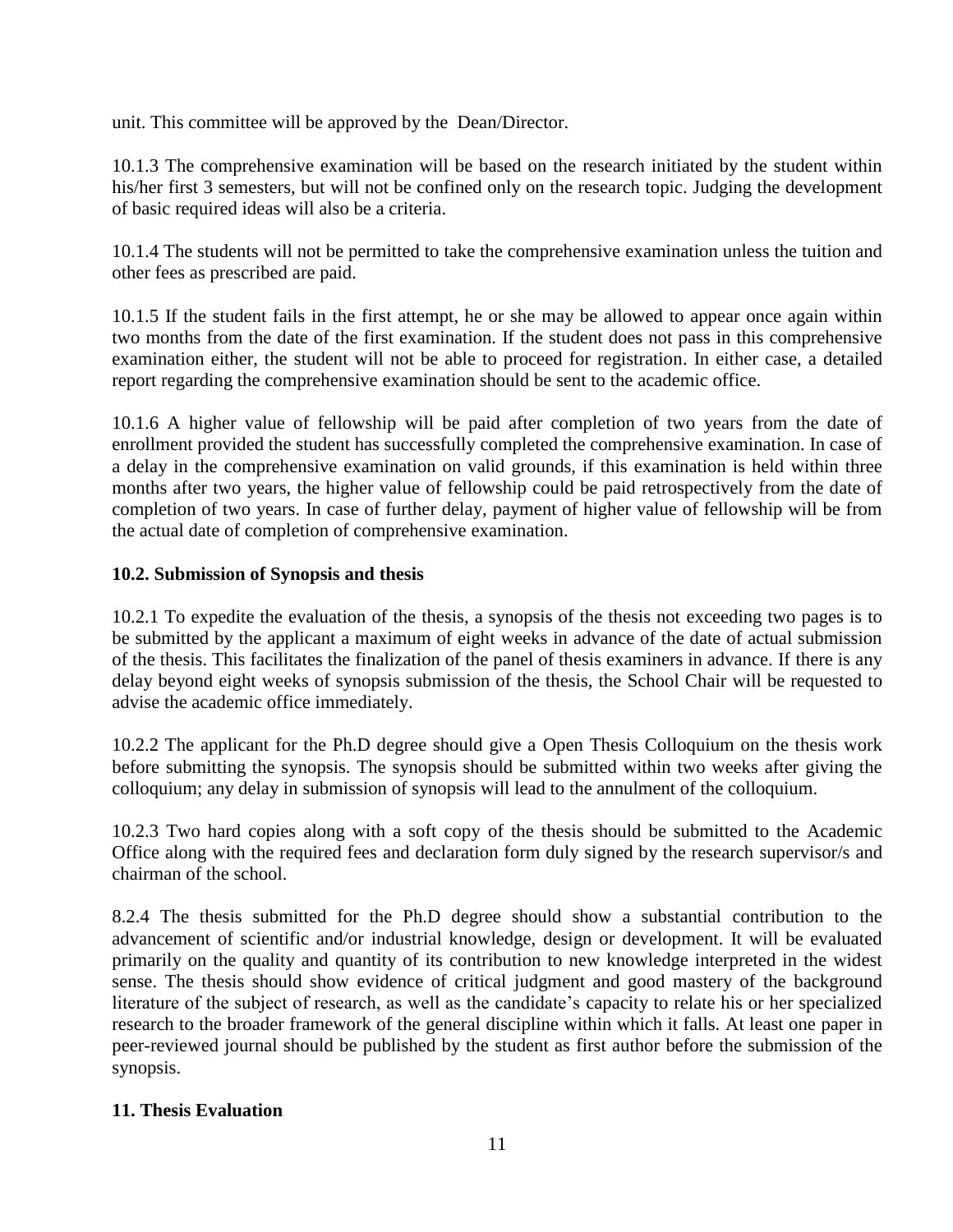#### 11.1. Panel of Referees (External Examiners) for Evaluation of Ph.D. thesis

11.1.1 : The Supervisor(s) will recommend to the Dean/Director, a panel of External Examiners (Referees for thesis evaluation) and the names of the Chairperson (2 names) and Internal Examiner for the Ph.D. Viva-Voce. This list should be submitted along with the synopsis.

The examiners (Referees for thesis evaluation) who are currently evaluating another thesis from IACS should not normally be included in the panel. The thesis supervisor will give at least 6 names of external examiners (with at least 3 names from within India) for review of PhD Thesis. The academic office will request the external examiners to be reviewers for the thesis and after receiving acceptance, the thesis will be sent to examiners by academic office. The thesis will be sent to only 2 examiners out of the 6. Soft copy of the thesis will be sent to the final examiners.

11.1.2 : Selection of Examiners for evaluation of Thesis :

A) From the panel of external examiners, the Director/Dean or her/his nominee will choose 2 names. Additional examiners will be contacted, if the need arises.

B) The referees independently should send the thesis evaluation report to the Dean/Academic Coordinator who should be forwarding it to the supervisor. The evaluation includes :

i) A critical survey and evaluation of the quality and quantity of the work as embodied in the thesis.

ii) Questions, if any, to be asked or points to be clarified at the viva-voce examination, and

iii) A definite recommendation as to whether the thesis is acceptable for the award of the degree of Doctor of Philosophy.

C) If a referee in his/her report is not in a position to make a definite recommendation for the award of the degree, he is requested to assist the IACS Academic Council in deciding whether the student is required to :

i) Make substantial revisions involving rewriting of one or more chapters without, however, doing any further research work.

ii) Completely rewrite the thesis, if the thesis, though not acceptable in the present form, reveals sufficient quality and quantity of work to warrant the student being given an opportunity for further research work and/or reinterpretation of results.

D) The Internal Examiner of the Ph.D. thesis will be a faculty member of the Institute, who is a member of the RAC of the concerned student.

11.2. Referees Evaluation Reports on PhD Thesis

i) If both the referees recommend acceptance of the thesis as it is (i.e "a"), or with clarifications of minor points at the time of the viva-voce (i.e "b"), the defence can be held directly.

ii) If one or both the referees recommend minor modifications in the thesis (i.e "c"), the defence can be held only after the internal examiner certifies that the changes have been carried out.

iii) If one or both the referees recommend major revisions in the thesis (i.e. "d"), the revised thesis should be resubmitted within 6 months after incorporating the revisions to the satisfaction of the supervisors and internal examiner. This will then be sent for further review.

iv) If one referee recommends rejection (i.e. "e"), an opinion of a third examiner will be sought.

v) If two referees recommend rejection of the thesis, the thesis in the current form is rejected. In such a case, a new thesis may be submitted only once for review, after 1 year and no later than 2 years from the date of intimation by Academic Council, after presenting a presynopsis seminar.

Note : The copies of the referee reports will be made available to the supervisor/co-supervisor and the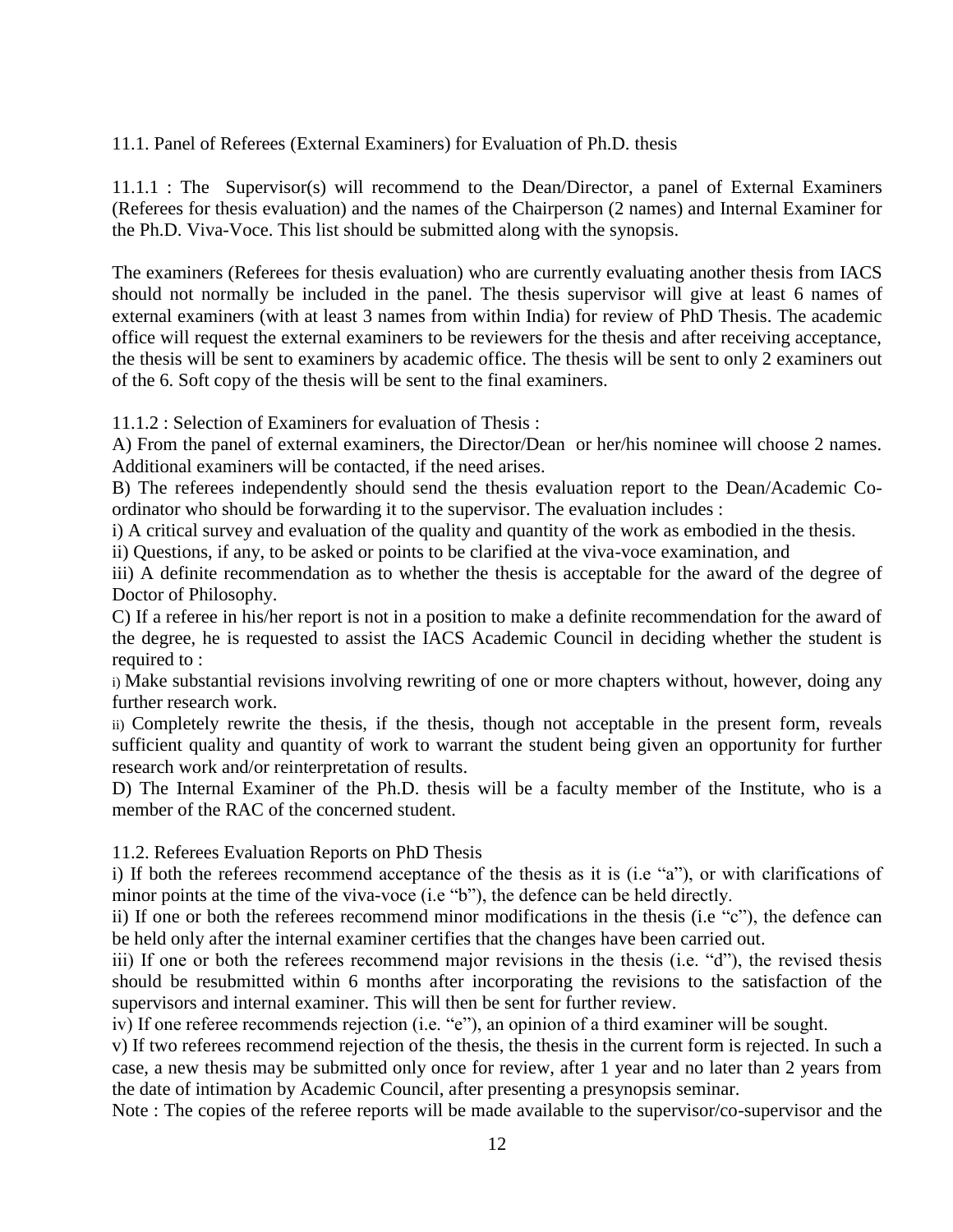internal examiner, with a intimation to the student.

In case of (i) above, the copies of reports will be sent to supervisor(s) and internal examiner simultaneously alongwith the intimation of defense approval.

In case of (ii)  $\&$  (iii) above, the copies of both the reports to be sent to Supervisor/Cosupervisor for ensuring that all the corrections including minor modifications in the thesis suggested by the external referees have been/will be incorporated. After receiving the response of the Supervisor/Cosupervisor, the reports of the referees and the responses of the Supervisor/Cosupervisor will be sent to Internal Examiner to ensure that the corrections including minor modifications, revision suggested by the external referees have been/will be incorporated.

The Supervisor/Cosupervisor and the Internal examiner will submit their response within 7 working days from the date of receipt of the reports/supervisors's response for consideration and approval by the Director/Dean.

The Academic Council, however be the final authority in deciding whether the thesis be accepted for the award of the degree.

#### 11.3. Oral Examination (Thesis Defense)

The entire process of evaluation of Ph.D. thesis will be completed within a period of maximum six months from the date of submission of the thesis. Students are required to take an oral examination on the thesis, after satisfactory reports are received from the examiners. An undertaking to this effect should be submitted along with the thesis. Students are permitted to leave IACS after submission of the thesis, but before taking the oral examination, are required to come for the oral examination at IACS, when arranged, at their own expense if they are residing/working in India. If the student is not residing in India oral examination can be over skype or other electronic mode. Failure to attend the oral examination in either mode within one year of receipt of reports from external examiners will lead to cancellation of the registration.

#### 11.4. Approval of holding the defense and Board of Examiners for Defense

Director/Dean will approve holding of the viva voce examination (PhD defense) and Board of Examiners for defense.

a) A student whose thesis has been accepted for the award of the Ph.D. degree will defend his/her work at a viva-voce examination conducted by a Board of Examiners at the Institute.

b) An external examiner, from among the approved panel of examiners, is required in the Board of Examiners for the Ph.D. viva-voce examination. However, the external examiner could participate in the examination by means of video conferencing in case he/she is not able to be physically present. The Chairperson of the Ph.D. viva-voce examination panel will certify the acceptance of the thesis and successful conduct of the Ph.D. viva-voce examination on behalf of the external examiner, when the external examiner participates through video conferencing.

c) The Board of Examiners will be appointed by the Director/Dean shall consists of:

i) A Professor of the Institute, outside the school, as Chairman;

ii) The research supervisor(s);

iii) A faculty member of the Institute conversant with the subject to act as the internal examiner; and

iv) One of the referees, who has reviewed the thesis (failing which a referee from an approved panel).

d) The Board of Examiners will submit its report in the prescribed form to the Academic Council.

#### 11.5. Defense Report

a) On satisfactory completion of the viva voce examination, the degree may be conferred upon the